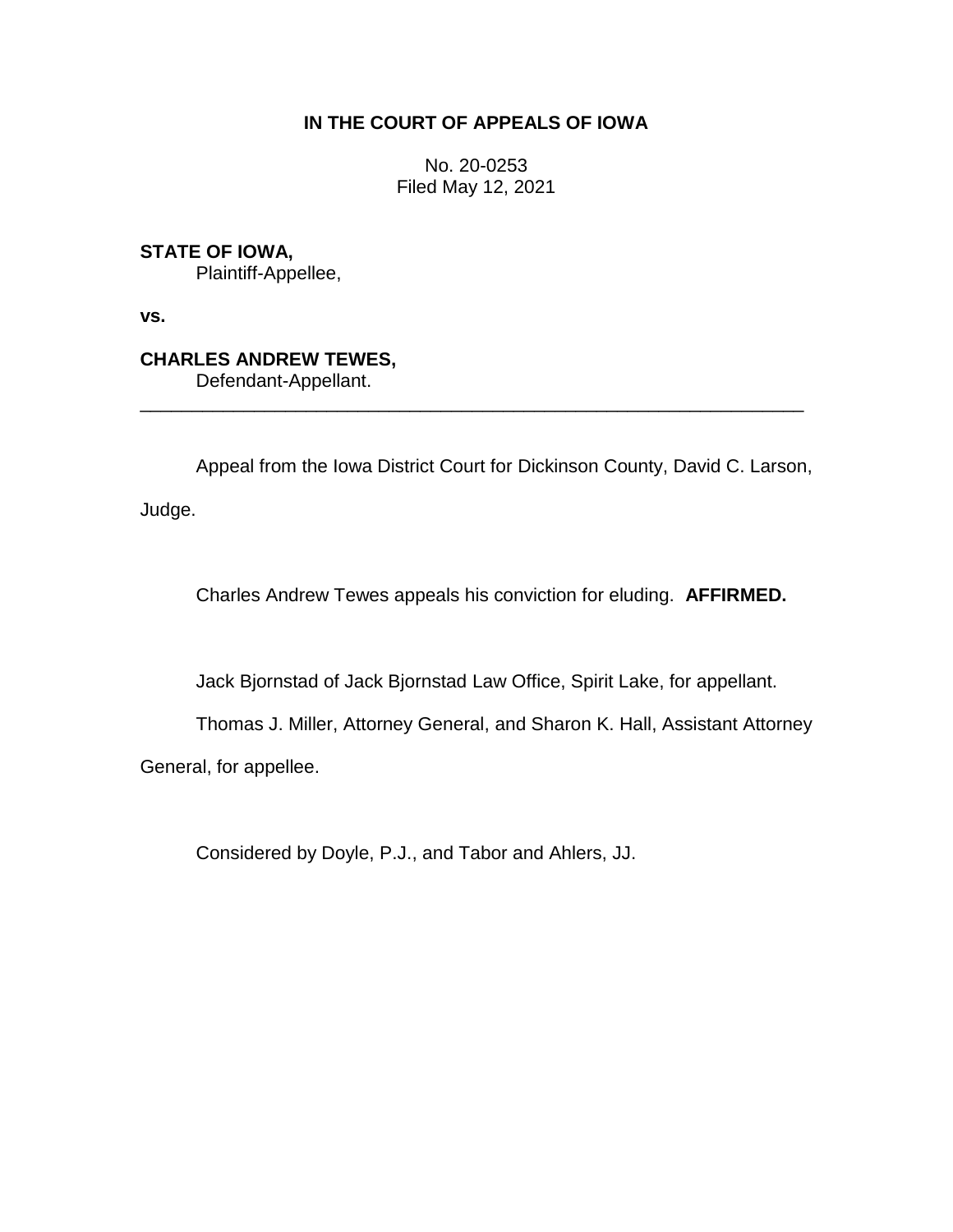#### **AHLERS, Judge.**

Charles Andrew Tewes was convicted of eluding a law enforcement vehicle following a jury trial. He appeals, claiming the district court abused its discretion in failing to grant his motion for mistrial based on the State's attempts to introduce evidence of Tewes's prior bad acts when such evidence had been ruled inadmissible via a pretrial order in limine. While not enamored with the prosecutor's repeated questioning on topics addressed by the order in limine, lack of prejudice causes us to conclude the district court did not abuse its discretion in denying Tewes's mistrial motion.

### **I. Factual Background**

On May 22, 2018, Tewes was driving a pickup southbound out of Milford on a four-lane divided highway. A Milford police officer observed Tewes driving. The officer was familiar with Tewes and confirmed Tewes's license to drive was suspended. The officer activated the lights on the officer's patrol vehicle to initiate a traffic stop for driving under suspension. When Tewes did not respond, the officer activated the patrol vehicle's sirens as well. While Tewes did not accelerate or take any evasive action, he failed to respond to the lights and sirens for nearly two miles before abruptly pulling onto the shoulder and skidding to a stop.

Based on Tewes's failure to stop coupled with the officer's past experiences with Tewes, which caused the officer to believe Tewes could be violent, aggressive, and uncooperative, the officer called for backup. Backup arrived about the same time Tewes finally pulled over, and the two officers conducted a "felony stop." They ordered Tewes out of the vehicle with his hands up while both officers aimed firearms at Tewes. Tewes argued with the officers using profanity before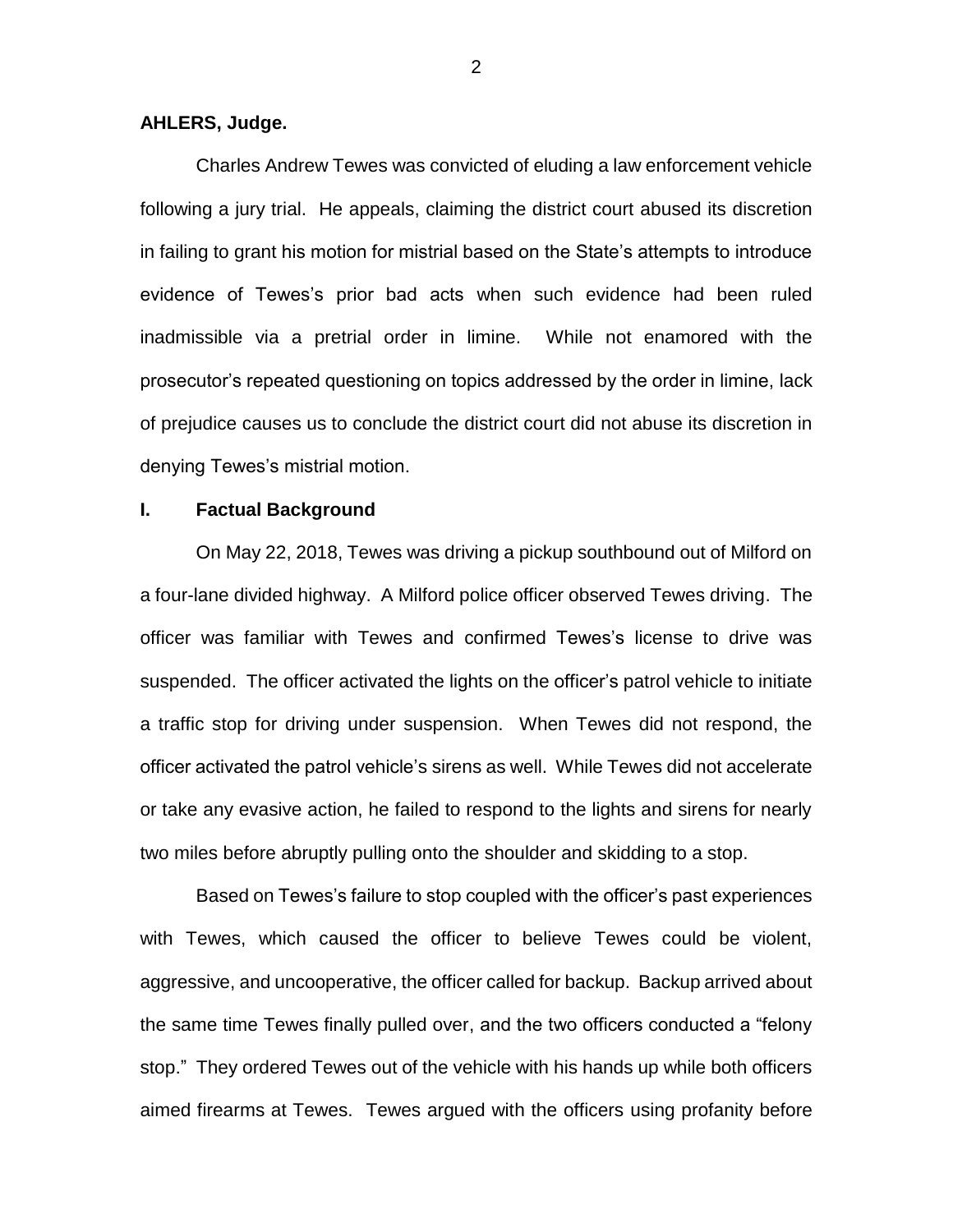eventually exiting the vehicle with a dark object in his hand. The officers ordered Tewes to face away from them and to walk backward toward them. Tewes complied with those commands, but he had to be repeatedly told to face away from the officers. The officers then ordered Tewes to get on his knees and then "on his face." Tewes was again slow to respond and was claiming confusion as to what he was being asked to do while still clutching the object in his hand. In response, the second officer used his foot to push Tewes face down on the ground, and the officer ripped the object out of Tewes's hand after unsuccessfully trying to kick it out. It turned out the object was a cell phone. Tewes was handcuffed and placed in the first officer's patrol vehicle for transport to the jail. During the ride to the jail, Tewes engaged in a steady stream of one-sided chatter directed at the arresting officer, to which the officer did not respond other than to answer Tewes's questions about the charges against him.

All of the above-described events were captured on body and/or dash camera audio and video recordings.

#### **II. The Charges and Trial**

As relevant to this appeal, Tewes was charged with eluding in violation of Iowa Code section 321.179(1) (2018), which, in pertinent part, states:

The driver of a motor vehicle commits a serious misdemeanor if the driver willfully fails to bring the motor vehicle to a stop or otherwise eludes or attempts to elude a marked official law enforcement vehicle driven by a uniformed peace officer after being given a visual and audible signal to stop. The signal given by the peace officer shall be by flashing red light, or by flashing red and blue lights, and siren.

Prior to trial, Tewes secured an order in limine prohibiting the State from introducing evidence or questioning "about defendant's criminal history."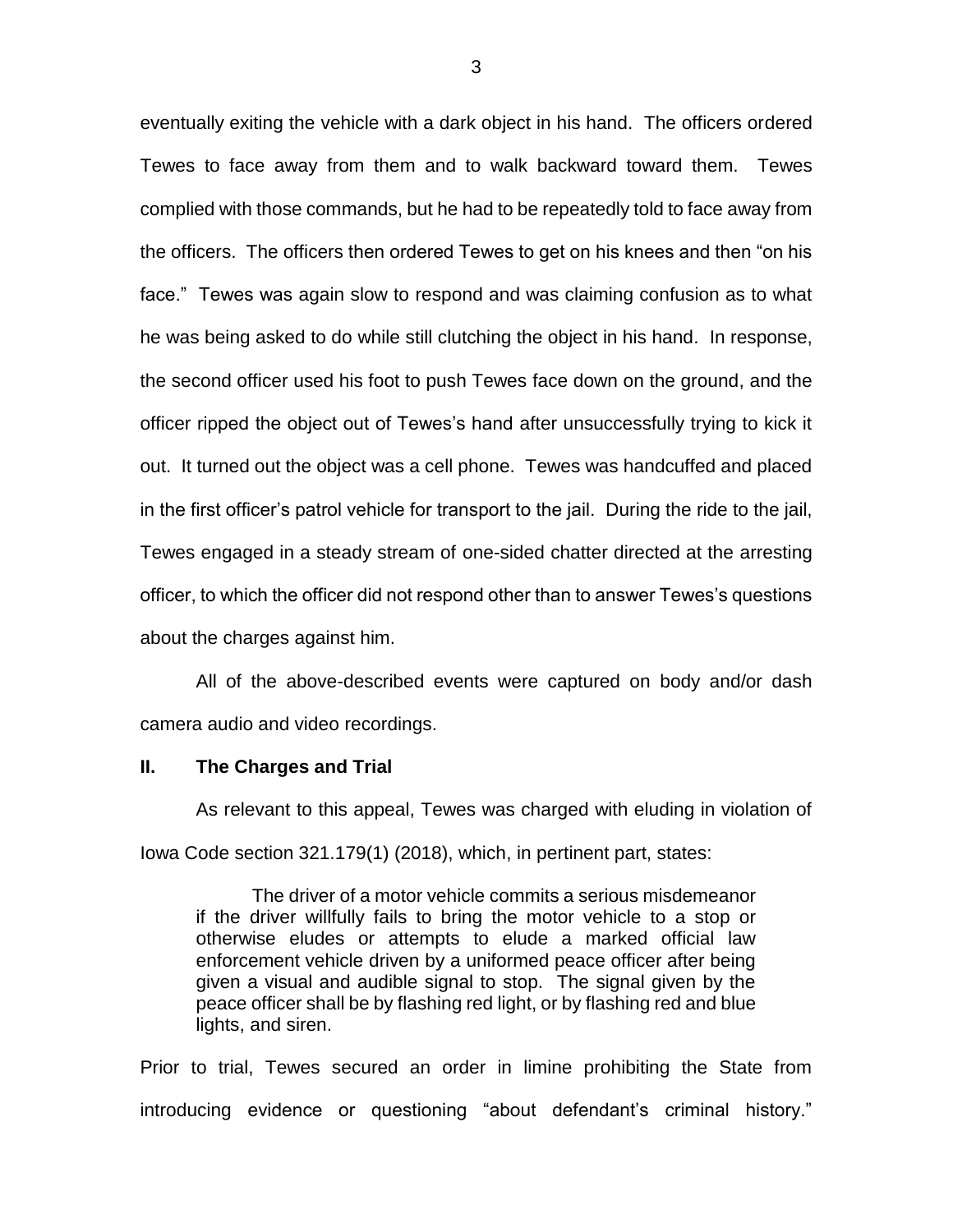However, in response to the State's stated intention to submit a dash camera video and audio recording that had been redacted to remove parts that "bear no relevance to the probative matter of whether the crime of eluding was committed," Tewes objected and insisted that the recording be submitted and displayed to the jury in its entirety.<sup>1</sup>

Based on Tewes's insistence that any recording be admitted in total, the State admitted the dash camera recording into evidence and played the entire recording to the jury. The recording did not cast Tewes in a favorable light. Tewes was generally disrespectful to the officer and regularly mocked him. He repeatedly made provocative statements that appeared to be designed to bait the officer into responding, but he was unsuccessful. He made a derogatory comment about the physique of a random female pedestrian they encountered near the jail. Finally, and perhaps most important to the issues at hand, Tewes made repeated references to being arrested multiple times, including for an assault, and described multiple people having a restraining order against him, all of which was evidence the jury may not have heard but for Tewes's insistence that it be shown to the jury.

After the dash camera recording had been played to the jury, the prosecutor asked the following questions of the arresting officer:

Q: Do you know anything about Mr. Tewes's history that would make you take more care in stopping the vehicle? A: Yes, I do. DEFENSE COUNSEL: Objection.

THE COURT: Sustained.

 $\overline{a}$ 

Q: Why did you feel that you needed to use force during the stop of this vehicle? A: Because of his previous actions and just his general demeanor.

Q: And what do you know that to be? A: He's always aggressive.

<sup>&</sup>lt;sup>1</sup> Tewes's trial counsel was not the same as appellate counsel.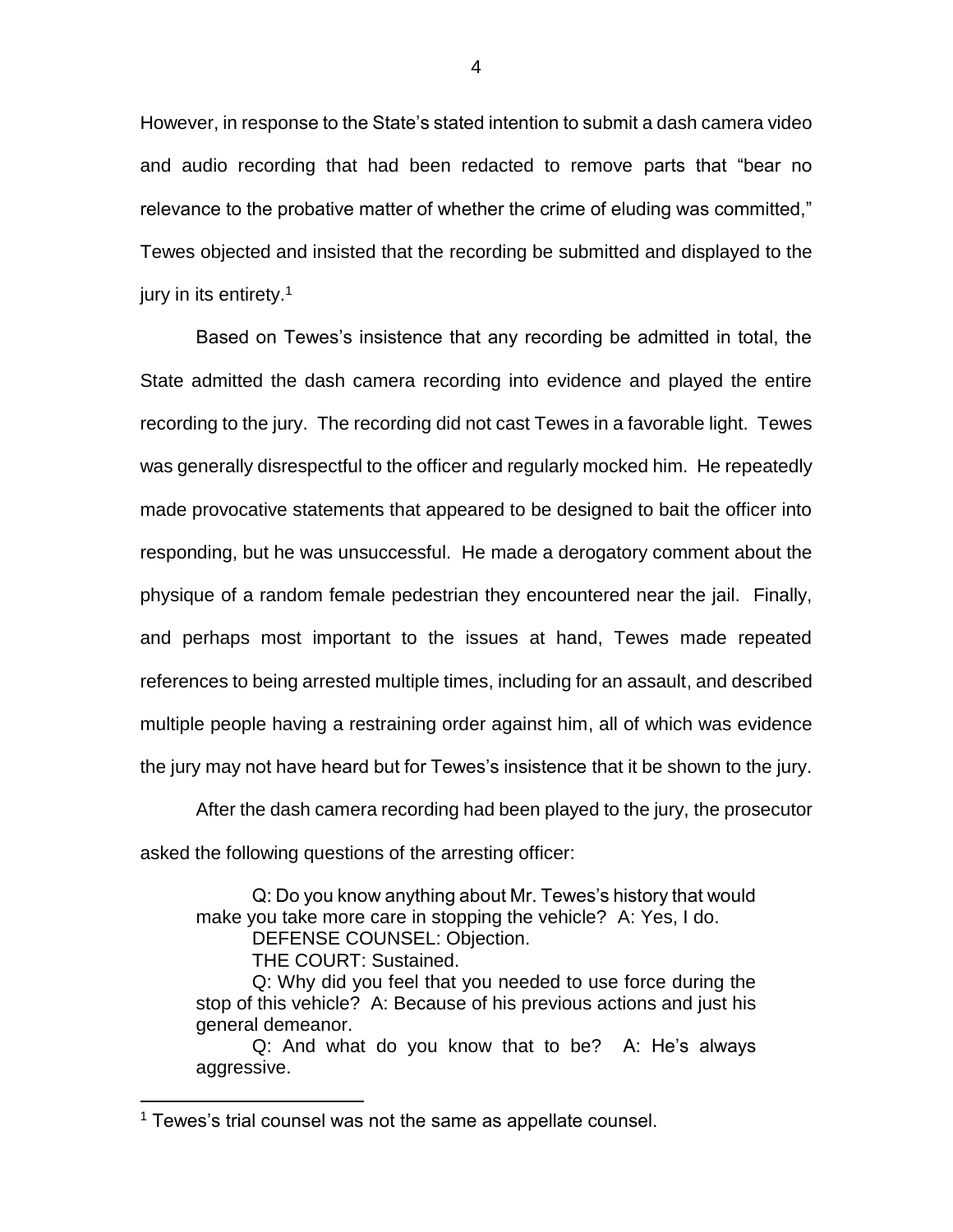Q: Okay. Can you give us any specific examples? A: As in interactions that I've had with him?

Q: Yes. A: I mean, just calls where he just doesn't want to cooperate with you. I don't—I don't really—

After changing to other topics, the prosecutor returned to the topic of

Tewes's past:

Q: Tell the jury why you called for backup. A: Because just past dealings and knowing his past, just knowing what he's done.

Q: Okay. And can you elaborate on that any further than what you already have? A: I don't know. Can I?

Q: I believe it came out in the video even though it's inaudible.

A: Okay. Shooting an ethanol plant with a—

DEFENSE COUNSEL: Objection.

THE COURT: Sustained.

Q: I think the original question was why did you call for backup. We'll go back to that. A: It's always safer to have two cops there than one.

The State was apparently not dissuaded by the sustained objections

because, when the second officer testified, the following exchange occurred:

Q: Why was so much care taken or why were weapons used during the arrest of Mr. Tewes? A: Well, any time you're—like I said before, every traffic stop is an unknown. It is an unknown risk. And let's say, for instance, if you have someone that you have pretext with that may—I don't know. Let's say feloniously used a gun in a crime at some point. You're—you would be heightened a little bit further than that. You would take more care in what you're doing if you are dealing with some event like that.

At the next break in the trial, Tewes moved for a mistrial "based on the

State's introduction of prior bad acts of Mr. Tewes shooting up an ethanol plant

after being objected to and sustained moments earlier for trying to introduce prior

bad acts." The prosecutor resisted the motion for mistrial, arguing Tewes had

agreed to allow all of the dash camera recording—including the discussion of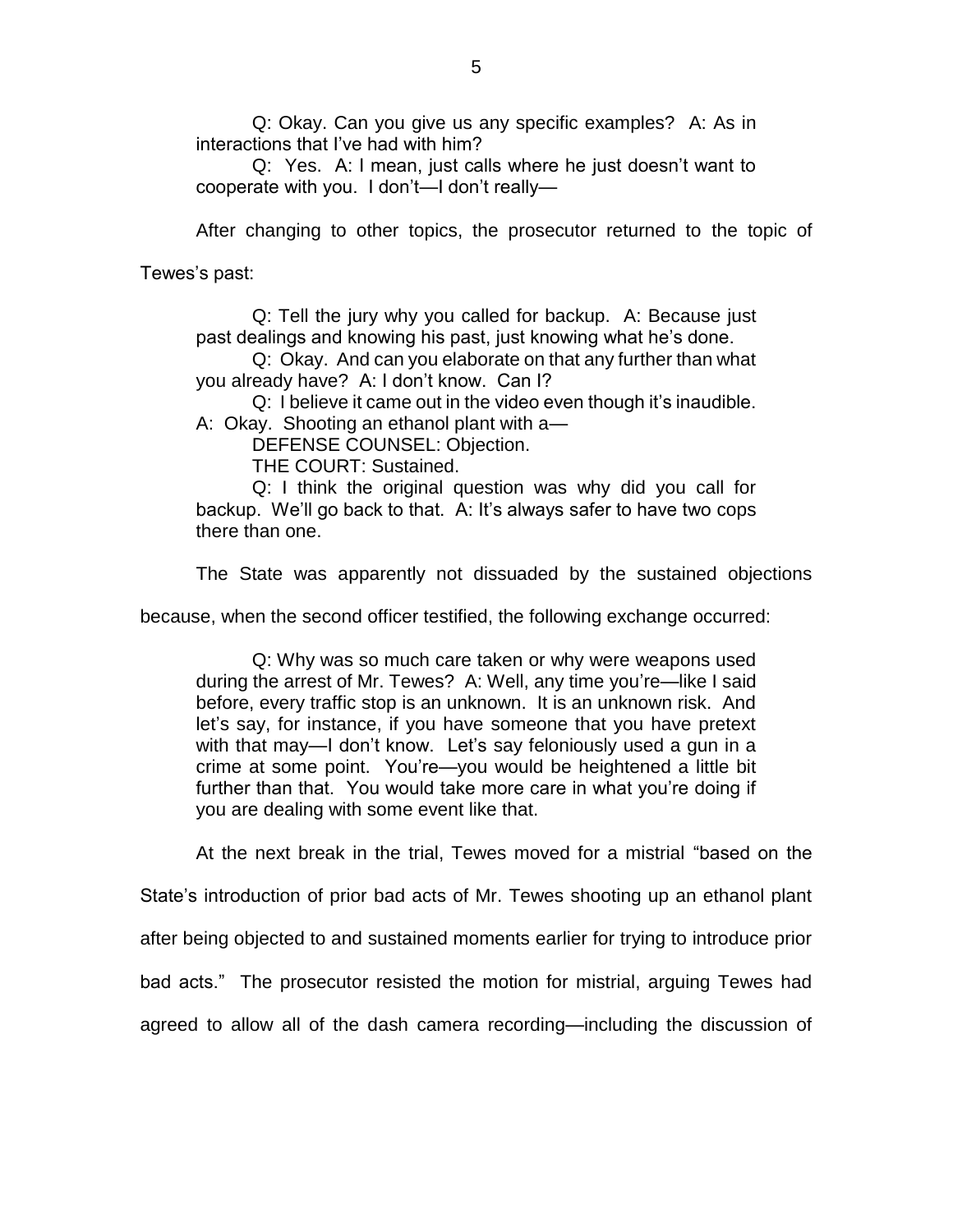Tewes shooting an ethanol plant—to be admitted into evidence and shown to the

jury.<sup>2</sup> The district court denied the motion for mistrial, stating:

The mistrial, I would overrule that on two grounds. One, the video that came into evidence, although the quality was real poor, it was already in there, the part that was in evidence. That's not something that was really focused on one way or another. You could barely tell it on the video. I'm not sure that the video was sufficient enough for the jury to catch the wording at all on the in-car video. The body camera, that was a little bit better. And the jury has already been admonished not to consider any testimony where the court sustained the objection and told them not to consider that or make any conjecture what the evidence might be following an objection. Plus it was such a minor time, I don't think even the whole question was answered or the answer got out before the objection was made and sustained on that. In any event, I don't find any prejudice from that one statement, plus the fact that it's cumulative.

At the close of the evidence, Tewes renewed his motion for mistrial on the

same grounds, while noting the fact the arresting officer asked if he could talk about

Tewes's history before answering suggested he knew he was not supposed to be

telling the jury about it. The district court again denied the motion, stating:

On the mistrial, I don't find any prejudice. It's cumulative as to what was on the tape even though it probably wasn't even heard by most of the jurors on the tape. Some of them may have heard it. It could be discussed in the jury room. [The arresting officer] did ask if it was okay to answer that, which maybe heightened the jury's awareness of what the answer was going to be or called some attention to it. But I still don't think that it was a major point or that it prejudiced the defendant. And they've already been admonished to not consider evidence that was objected to and sustained on the objection.

 $\overline{a}$ 

<sup>&</sup>lt;sup>2</sup> After closely listening to both the dash and body camera recordings, we cannot discern any reference to an ethanol plant or a shooting of the plant. The only reference to a shooting we can discern is when Tewes mocks the arresting officer, who apparently had been involved in a prior on-duty-related shooting, thanking the officer for not shooting him and saying Tewes knew how itchy the officer's trigger finger can get.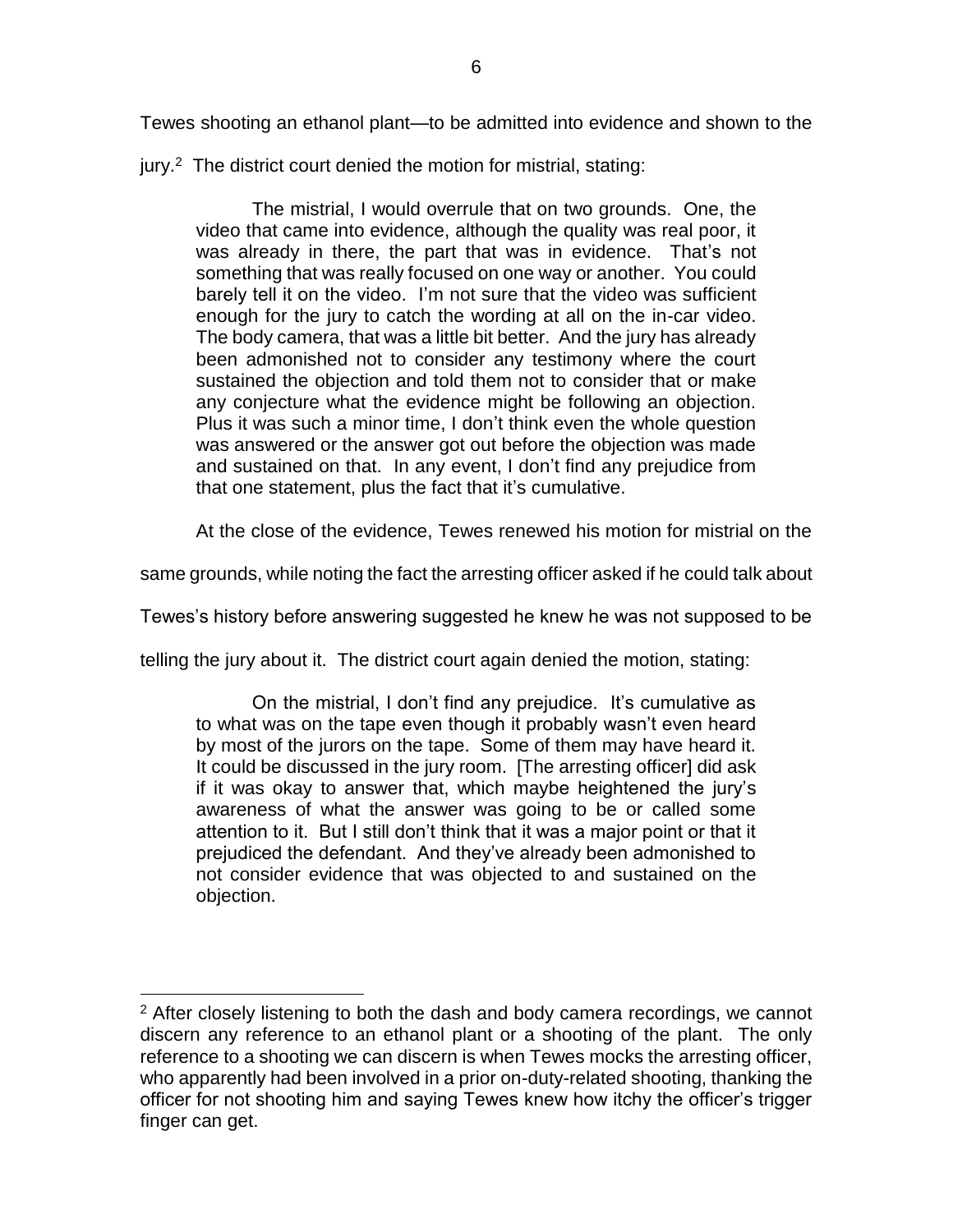During closing argument, the prosecutor played only a portion of the video of the recording of the eluding incident and made the following comments as it relates to the issues on appeal:

The best evidence was this video that was just seen. The rest of the video that you were made to watch does not have anything to do with the crime of eluding. You may not have liked what the officers had to do to take the defendant into custody, but they have explained to you why they did it. It was a matter of officer safety. They knew of this gentleman before this incident. They felt that the manner of the arrest was appropriate for the conditions that day. . . . We've seen it time and time again where these officers are putting themselves in harm's way in order to protect us.

The officer explained why they arrested him in the manner that they did. You should not be considering that in your verdict today.

The jury found Tewes guilty of eluding, and he was sentenced.

### **III. Analysis of the Issues**

Tewes seeks a new trial on the ground the district court erred by denying his motion for mistrial after the State introduced evidence about Tewes's past bad acts and crimes in violation of the order in limine and the prior sustained objections.

## **A. Error Preservation and Standard of Review**

The State raises an error-preservation issue, asserting Tewes did not make the motion when the asserted ground for a mistrial first became apparent, as required to preserve error. *See State v. Gibb*, 303 N.W.2d 673, 678 (Iowa 1981) ("Generally, a mistrial motion must be made when the grounds therefor first become apparent."). While we note there may be merit to the State's assertion, we choose to bypass the error-preservation issue and address the claim on its merits. *See State v. Taylor*, 596 N.W.2d 55, 56 (Iowa 1999) ("We choose to pass Taylor's serious preservation-of-error problems and affirm on the merits.").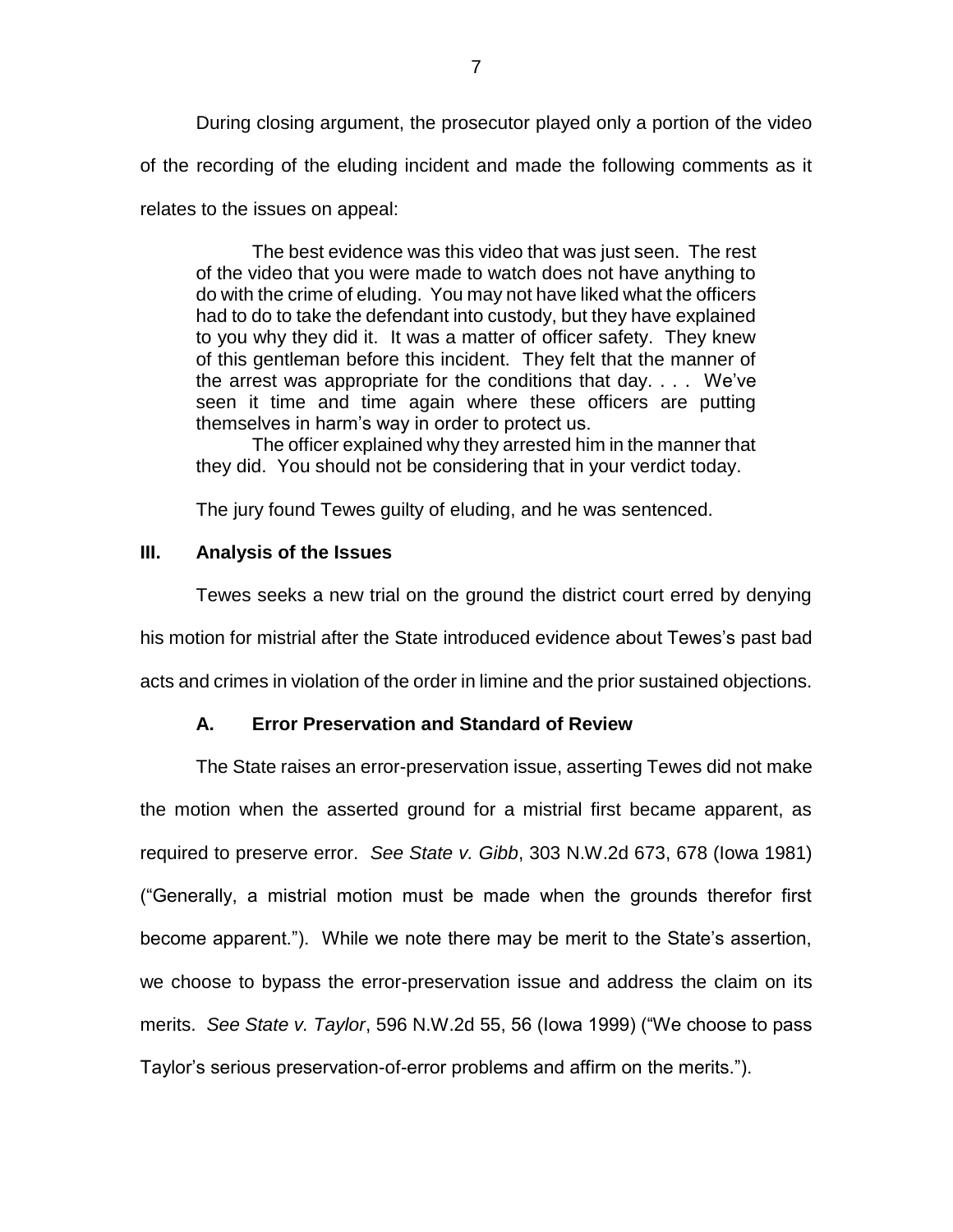We review denial of a motion for mistrial for an abuse of discretion. *State v. Plain*, 898 N.W.2d 801, 811 (Iowa 2017).

#### **B. Discussion**

As previously noted, the district court denied Tewes's motion for mistrial and in doing so made several observations and findings. As quoted above, the district court noted: (1) at least one of the questions alleged to have been the basis for the mistrial motion resulted in a sustained objection before the arresting officer completed the answer; (2) the topic of the questioning at issue was cumulative, as it had already been heard by the jury via the arrest recordings that had been played in their entirety; and (3) the jury had already been admonished to not consider answers to questions to which objections had been made and sustained. The district court noted the questioning at issue was not a major point and did not prejudice Tewes. As a result, the district court denied the motion for mistrial and the renewed motion.

Tewes asserts the district court abused its discretion because two of the underpinnings of its conclusion leading to the denial of Tewes's motion were wrong. Specifically, Tewes argues (1) the district court's recollection that a sustained objection cut off part of the arresting officer's answer was incorrect and (2) the district court's recollection that the jury had been admonished to disregard answers to questions that had drawn a sustained objection was incorrect because no admonition appears in the record.

As to Tewes's first argument, the record rebuts his claim. As quoted above, Tewes made two objections related to the issue at hand and both times they were sustained. One of the objections was sustained in mid-answer, resulting in the

8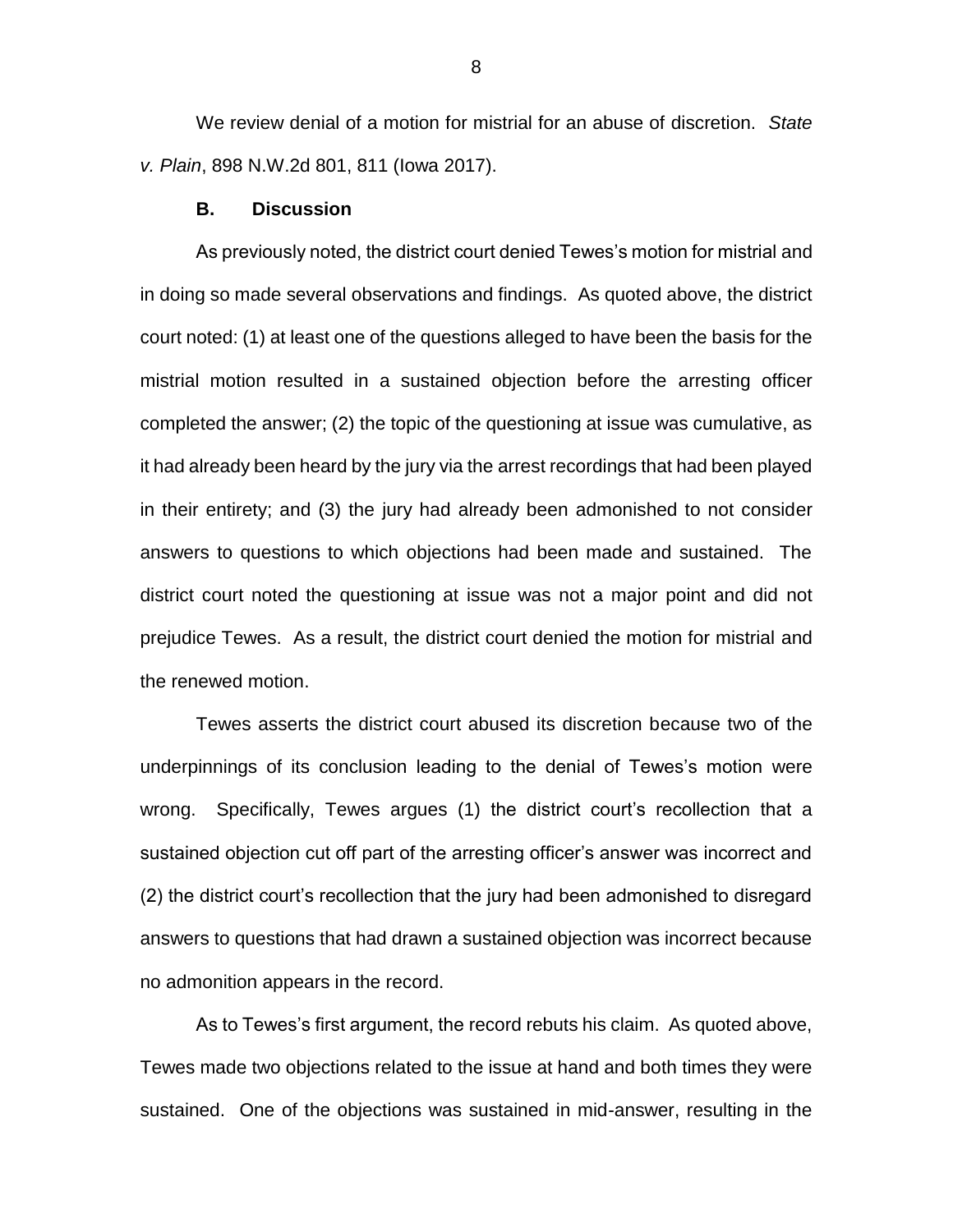arresting officer not completing the answer. Granted, the part that did come out made reference to "shooting an ethanol plant." However, given the fact the objection interrupted the answer, we do not know whether the witness and the attorney were talking over each other, as there is no meaningful way for the court reporter to demonstrate overlapping speech in the transcript. This is one reason why there is so much deference to the discretion of the district court, as the district court is in a much better position to gauge such events and their impact on the jury than we are. *See State v. Jirak*, 491 N.W.2d 794, 796 (Iowa Ct. App. 1992) ("Trial courts have considerable discretion in ruling upon motions for mistrial, since they are present throughout the trial and are in a better position than the reviewing court to gauge the effect of the matter in question on the jury.").

As to Tewes's second point, we acknowledge that the admonition given to the jury was not included in the record, so we do not have the exact wording of it, but we know an admonition was given, as the district court repeatedly reminded the jurors of it at breaks. The district court and the attorneys would have been present to hear the admonition given so would be in the best position to know the terms of the admonition. The district court referred to the admonition as having included a direction to disregard any answer that drew a sustained objection as part of the court's basis for denying the mistrial motions. Presumably, this was an accurate statement of the admonition, as it drew no objection or comment from either attorney. If the court's description of the admonition was not accurate, as is now being claimed on appeal, then it was defense counsel's obligation to call that mistake to the district court's attention at that time so corrective measures could be taken. We will not presume error. *See State v. Cook*, 330 N.W.2d 306, 313

9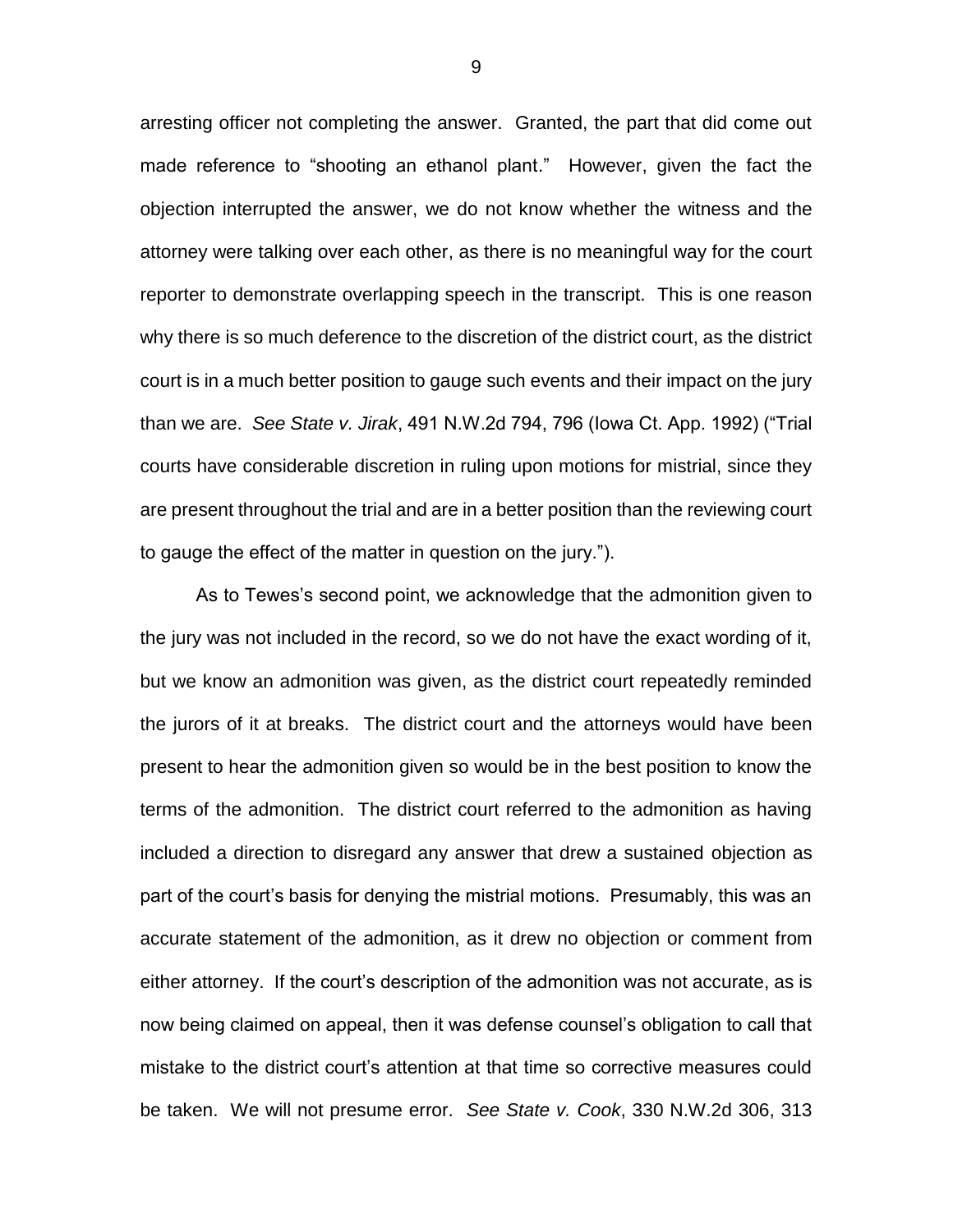(Iowa 1983) ("We do not presume error."); *State v. McFarland*, 287 N.W.2d 162, 164 (Iowa 1980) ("To adopt appellant's argument would have the effect of a presumption that error occurred at trial and would place the burden upon the State to disprove it. However, there is a presumption of regularity in trial proceedings.").

Finding no merit to Tewes's challenges to the underpinnings of the district court's rulings on his motion for mistrial, we turn to the heart of the ruling itself. The theme of Tewes's complaint is the State tried to introduce evidence of Tewes's past bad or criminal acts and the district court abused its discretion in not granting a mistrial as a result. However, to show an abuse of discretion by the district court in denying a motion for mistrial, the defendant must show prejudice that prevented the defendant from having a fair trial. *State v. Callender*, 444 N.W.2d 768, 770 (Iowa Ct. App. 1989). Here, Tewes cannot make such showing. Remember, Tewes insisted on playing the dash camera video and audio recording in its entirety. That recording included Tewes admitting past charges for assault, multiple past arrests, and multiple people having restraining orders against him. Given Tewes's insistence that the jury hear this evidence, we are not persuaded Tewes's trial became unfair by the jury hearing partial and incomplete references about an ethanol plant shooting incident. Any smearing of Tewes's character had already been done effectively by Tewes himself. Additionally, we note, as quoted above, the State's closing argument focused primarily on the facts supporting the eluding charge and specifically directed the jury's attention to those facts rather than the events surrounding Tewes's arrest.